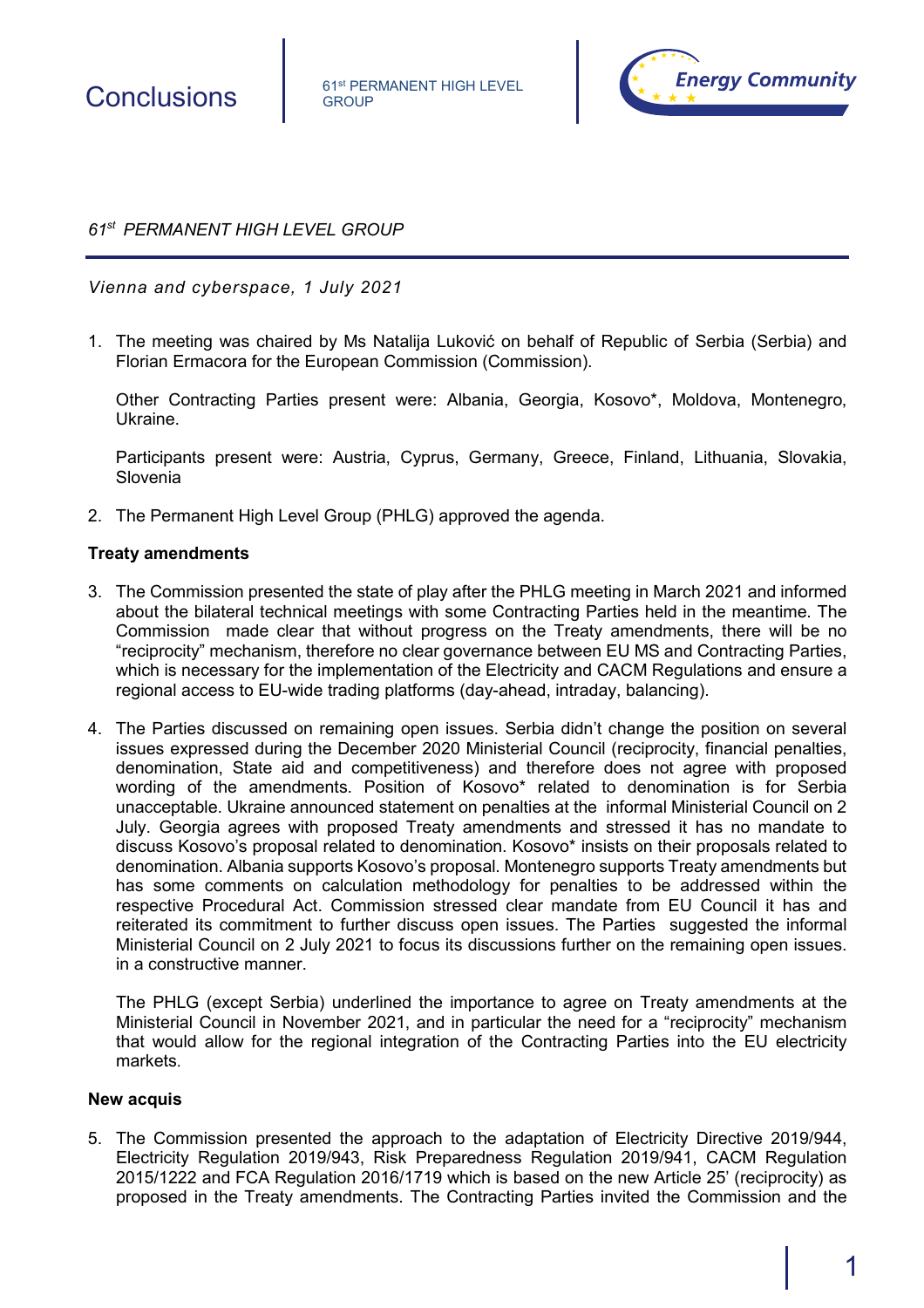

Secretariat to launch in early July a consultation on drafts for adapted legal acts with Contracting Parties' and neighbouring EU Member States' stakeholders, subject to discussions at the informal Ministerial Council on 2 July 2021. The Contracting Parties invited the Commisison to take these discussions into account when presenting proposals for adoption by the Ministerial Council in November 2021.

- 6. As regards the 2030 energy and climate framework, the Commission presented the approach to the adaptation of Energy Efficiency Directive 2018/2002, Renewables Directive 2018/2001, and Governance Regulation 2018/1999 and its accompanying Implementing Regulation 2020/1208 and Delegated Regulation 2020/1044.
- 7. Contracting Parties stressed a need to align the 2030 targets with the ongoing design of national targets as planned in the emerging National Energy and Climate Plans.
- 8. The Commission presented the possible general approach to the adaptations of Gas Security of Supply Regulation 2017/1938. The Contracting Parties invited the Commission to present it more in detail at an upcoming meeting of the Security of Supply Group to allow for an informal exchange of views prior to the finalisation of the Commission's proposal to the Ministerial Council in November 2021. The Secretariat presented the draft proposal for Decision 2021/XX/PHLG-EnC amending Decision 2013/01/PHLG-EnC of 23 October 2013 on the incorporation of Regulation 838/2010 in the Energy Community acquis communautaire. The Contracting Parties welcomed the envisaged adjustment of Annex I to Regulation 838/2010 laying down guidelines related to the inter-transmission system operator compensation mechanism and a common regulatory approach to transmission charging (G-charges).
- 9. The Secretariat informed the PHLG on the outcome of the consultations with Serbia held following the conclusions of the 18th Ministerial Council related to the incorporation of the Regulation (EU) 2019/2146 of 26 November 2019 amending Regulation (EC) No 1099/2008 of the European Parliament and of the Council on energy statistics, as regards the implementation of updates for the annual, monthly and short-term monthly energy statistics and of the proposed adaptation related to the new reporting requirement in monthly oil energy statistics. Upon discussion, the Contracting Parties invited the Commission to present the proposal attached in Annex 5 for adoption by the Ministerial Council in November 2021.

# **Energy Community 2030 energy and climate targets and Decarbonisation Roadmap**

- 10. The Commission informed about the results of the discussions at the technical working group of the Energy and Climate Committee on 29 June 2021 related to the design of 2030 targets, and associated envisaged two-step approach. The Commission informed that, depending on the progress of the 2030 energy and climate study, targets would be proposed at a later stage. The Contracting Parties invited the Commisison to take the discussions at the PHLG and the informal Ministerial Council on 2 July 2021 into account when presenting proposals for all legal acts for adoption by the Ministerial Council in November 2021.
- 11. Some Contracting Parties stressed a need for targeted financial support from EU to enable timely decarbonisation.
- 12. The Commission presented the structure of a roadmap and timeline for its adoption with the aim of putting the Contracting Parties on a path towards achieving 2030 and mid-century decarbonisation targets.